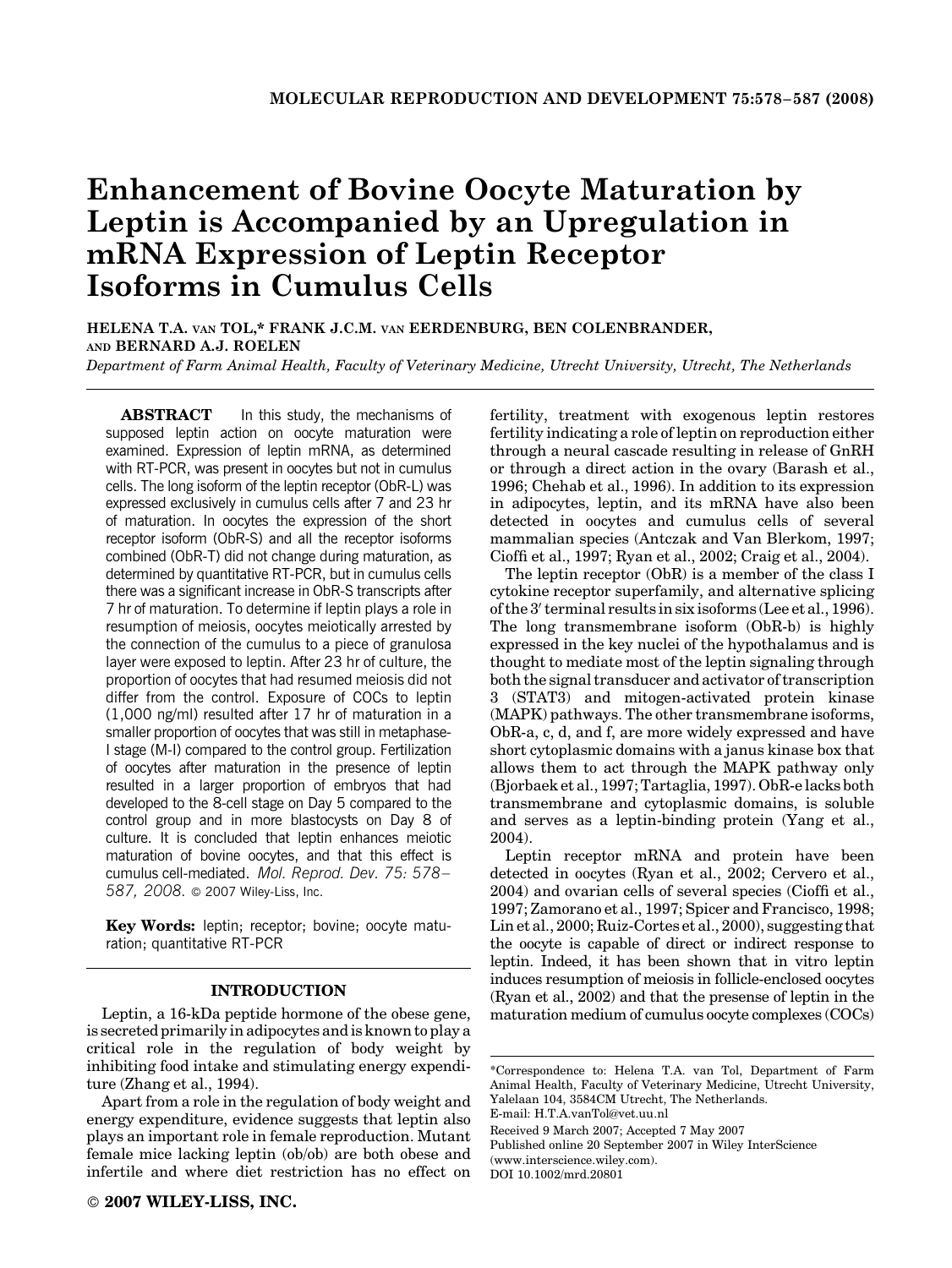positively affects the developmental competence of these oocytes (Craig et al., 2004; Boelhauve et al., 2005).

A role of leptin during oocyte maturation by activating the STAT3 signal transduction pathway is suggested by Matsuoka et al. (1999) who found that stimulation of mouse (metaphase-II stage, M-II) oocytes with leptin caused phosphorylation of STAT3, but Craig et al. (2004) showed that the presence of leptin in maturation medium of porcine oocytes resulted in increased MAPK phosphorylation, while leptin-stimulated oocyte maturation was suppressed when MAPK phosphorylation was prevented with specific MAPK inhibitors. Furthermore, it has been suggested that leptin signaling through the STAT3 pathway is not required for reproduction since mice with disrupted ObR-b STAT3 signaling are obese yet fertile (Bates et al., 2003).

Since these findings suggest a paracrine or autocrine function of leptin in oocyte maturation, the mRNA expression of leptin and its receptor isoforms were examined in bovine oocytes and cumulus cells. Furthermore, the nuclear and cytoplasmic maturation of oocytes in the presence of leptin was investigated. This study demonstrates that expression levels of ObR-a and ObR-b in cumulus cells increase dramatically during oocyte maturation and that the presence of leptin during oocyte maturation accelerates the progression of meiosis. Also the cytoplasmic maturation is improved by the presence of leptin during maturation as indicated by enhanced blastocyst formation.

#### MATERIALS AND METHODS

## Collection and Culture of COCs and COCGs

Bovine ovaries were collected at a slaughterhouse and transported to the laboratory within 2 hr of slaughter. Antral follicles between 2 and 8 mm were aspirated by means of a suction pump under low vacuum. The follicular aspirates were pooled in a conical tube and allowed to settle for 15 min. The sediment contained COCs connected to pieces of the membrana granulosa (COCG) and COCs without membrana granulosa. COCGs with an area of at least 0.25 mm2 of compact membrana granulosa and oocytes surrounded by a compact multilayered cumulus investment were selected from the follicular fluid, separated, washed three times in HEPES buffered M199 (Gibco BRL, Paisley, UK), and randomly allocated in groups of 12 COCGs or 35– 60 COCs per well in four-well culture plates (Nunc A/S, Roskilde, Denmark). Culture was carried out in 500 µl M199 per well supplemented with  $26.2 \text{ mM } \text{NaHCO}_3$ (defined as M199) at  $39^{\circ}$ C in a humidified atmosphere of  $5\%$  CO<sub>2</sub> in air. Recombinant rat leptin was purchased from Sigma Chemical Co. (St. Louis, MO).

#### RNA Extraction and cDNA Synthesis

After maturation in the presence of 0.05 IU/ml recombinant human FSH [FSH-Org 32489, a kind gift from Dr. R. Hanssen (Organon, Oss, The Netherlands)], cumulus cells were separated from the oocytes using a narrow-bore Pasteur pipette. Denuded oocytes and cumulus cells were rinsed in PBS and stored at  $-80^{\circ}$ C until RNA extraction. RNA isolation and RT-PCR were performed on 45–92 denuded oocytes and their corresponding cumulus cells.

Isolation of total RNA was performed using the Invisorb<sup>®</sup> Spin Cell RNA Mini Kit (Invitek GmbH, Berlin, Germany) as per the manufacturer's instructions. In short, each sample was lysed in  $700 \mu l$  lysis buffer and applied to the DNA-binding spin filter. After incubation and centrifugation, the RNA containing lysate was diluted (1:1) with 70% ethanol and pipetted directly onto a RNA-binding filter. The column was washed five times, followed by elution with  $33 \mu$  RNAsefree water.

Reverse transcription (RT) was performed in a total volume of 40  $\mu$ l made up of 20  $\mu$ l of the sample RNA, 8  $\mu$ l of  $5\times$  RT buffer (Invitrogen, Breda, The Netherlands), 16 U RNAsin (Promega, Leiden, The Netherlands), 300 U Superscript II reverse transcriptase (Invitrogen),  $1.2 \mu$ g of random primers (Invitrogen) and containing final concentrations of 10 mM DTT (Invitrogen) and 0.5 mM of each dNTP (Promega). The mixture was incubated 5 min at  $70^{\circ}$ C, 1 hr at  $42^{\circ}$ C followed by 5 min at 80 $^{\circ}$ C, before being stored at  $-20^{\circ}$ C. Minus RT blanks were prepared from  $10 \mu l$  of the sample RNA under the same conditions but without the addition of reverse transcriptase.

#### PCR Primer Design

Primers used for both RT-PCR and quantitative RT-PCR (QRT-PCR) procedures are summarized in Table 1. Primer pairs were designed (Primer Designer version 2.0, Scientific & Educational Software, Cary, NC) using the bovine coding sequences, whereby preferably each primer of a pair was located on a separate gene exon.

A standard sequencing procedure (ABI PRISM 310 Genetic analyzer, Applied Biosystems, Foster City, CA) was used to verify the specificity of the PCR products of all target genes.

#### Qualitative PCR

PCR amplification was carried out in  $200 \mu l$  tubes (Biozym, Landgraaf, The Netherlands) using  $1 \mu l$ l cDNA as template in 25 µl PCR mixture containing final concentrations of 2 mM  $MgCl<sub>2</sub>$ , 200 µM of each dNTP,  $0.5 \mu M$  each of primers, and  $0.625$  U Taq DNA polymerase (HotStarTaq, Qiagen, Valencia, CA) in  $1\times$ PCR buffer (Qiagen).

The thermal cycling profile was as follows: initial denaturation and activation of the polymerase at  $94^{\circ}$ C for 15 min, followed by 40 (ObR-L) or 45 (leptin) cycles of 15 sec at  $94^{\circ}$ C, 30 sec at the primer specific annealing temperature (see Table 1), and 45 sec at  $72^{\circ}$ C. Final extension was performed at  $72^{\circ}$ C for 10 min.

Nesting was used for the amplification of ObR-L. For this second round of amplification  $1 \mu$ l of the first round product was transferred to another  $200 \mu l$  tube containing  $24$  µl reaction mixture as above, but with a different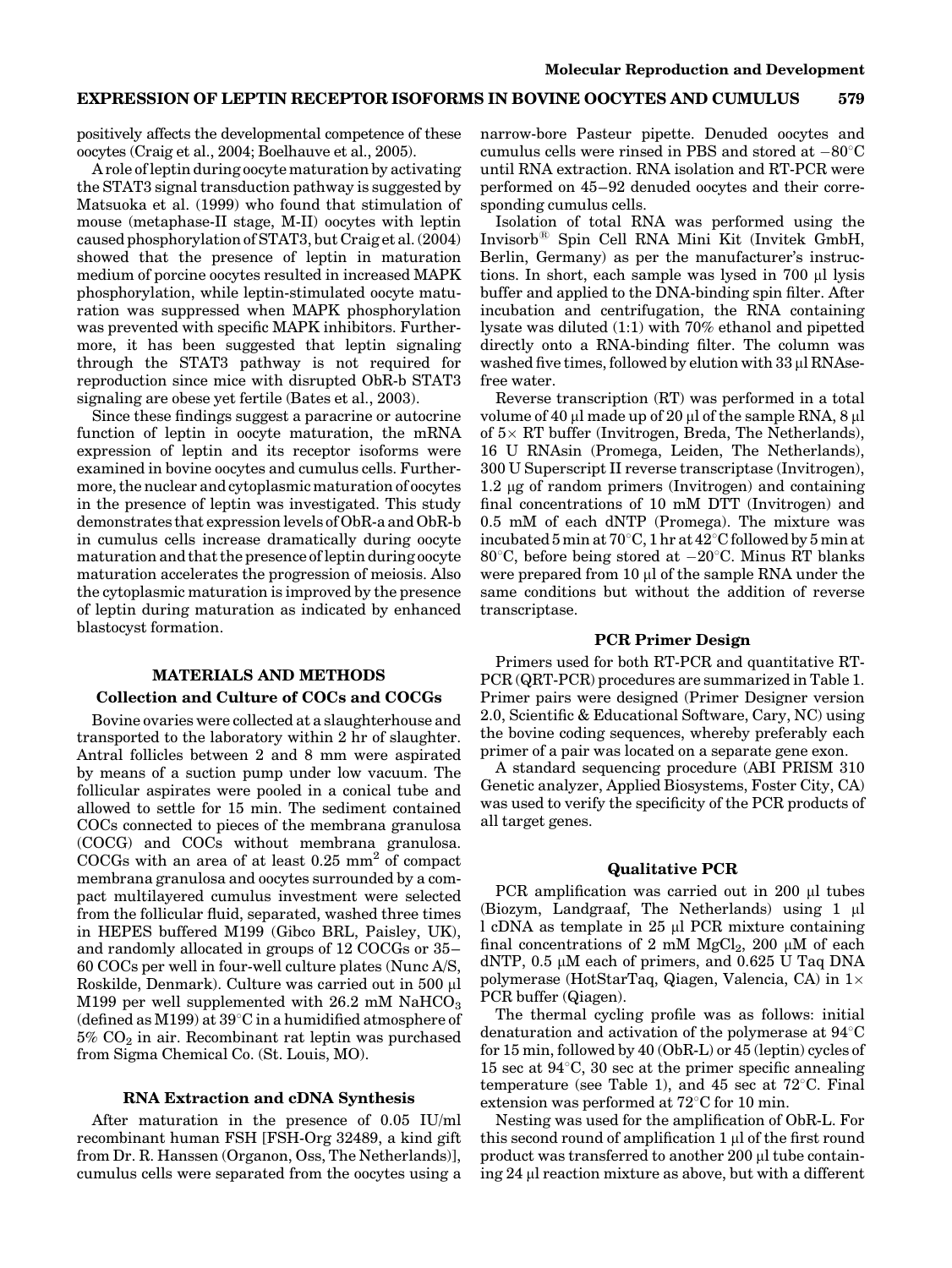## 580 H.T.A. VAN TOL ET AL.

|  | <b>TABLE 1. Details of Primers Used for RT-PCR</b> |  |  |
|--|----------------------------------------------------|--|--|
|--|----------------------------------------------------|--|--|

| Target gene                         | Primer sequence $(5' \rightarrow 3')$ | Sense <sup>a</sup> | Position      | Anneal temperature<br>$({}^{\circ}C)$ | Genbank<br>accession no. |
|-------------------------------------|---------------------------------------|--------------------|---------------|---------------------------------------|--------------------------|
| $ObR-T$                             | <b>TCTTACGTGGAGGCTGTGC</b>            | S                  | $92 - 111$    | 56                                    | U83512                   |
|                                     | GGAGGTTCTCCAGGTCATTG                  | as                 | $280 - 299$   |                                       |                          |
| $ObR-S$                             | CCCAATATTTACGGAAGGAG                  | S                  | 2436-2455     | 58                                    | AB207254                 |
|                                     | CAAAGAATGTCCGTTCTCTT                  | as                 | 2668–2687     |                                       |                          |
| $ObR-L$                             | ACACCAGCATGATGCAGATC                  | s                  | 2502-2521     | 62                                    | AB199589                 |
|                                     | GTTCATCCAGGCCTTCTGAG                  | as                 | 3159-3178     |                                       |                          |
|                                     | CAAACCCCAAGAACTGTTCC                  | S                  | $2624 - 2643$ | 62                                    |                          |
|                                     | <b>TCTGTAGTTGCTGGCACCAT</b>           | as                 | 2797-2816     |                                       |                          |
| Leptin                              | <b>TCTTACGTGGAGGCTGTGC</b>            | S                  | $49 - 67$     | 62                                    | NM_173928                |
|                                     | GGAGGTTCTCCAGGTCATTG                  | as                 | $294 - 313$   |                                       |                          |
| <b>B-Actin</b>                      | <b>TTACAACGAGCTGCGTGTGG</b>           | S                  | $42 - 61$     | 59                                    | K00622                   |
|                                     | TGGCAGGAGTGTTGAACGTC                  | as                 | $147 - 166$   |                                       |                          |
| <b>GAPDH</b>                        | AGGCATCACCATCTTCCAG                   | S                  | 179-198       | 61                                    | AJ000039                 |
|                                     | GGCGTGGACAGTGGTCATAA                  | as                 | $485 - 504$   |                                       |                          |
| Ubiquitin                           | CTGACCGGCAAGACCATCAC                  | S                  | $140 - 159$   | 61                                    | AF506969                 |
|                                     | AGATGAGCCTCTGCTGGTCG                  | as                 | $232 - 251$   |                                       |                          |
| Ribosomal RNA<br>(rRNA)             | GGCTACCACATCCAAGGAAG                  | s                  | $62 - 81$     | 61                                    | AF176811                 |
|                                     | <b>TCCAATGGATCCTCGCGGAA</b>           | as                 | $191 - 210$   |                                       |                          |
| Phosphoglycerokinase<br>(PGK)       | CTGGACAAGCTGGATGTGAA                  | S                  | $72 - 91$     | 61                                    | BT021601                 |
|                                     | AACAGCAGCCTTGATCCTCT                  | as                 | $160 - 179$   |                                       |                          |
| Ribosomal protein<br>$L15$ (RPL-15) | CACAAGTTCCACCACACTATTGG               | S                  | $321 - 343$   | 61                                    | AY786141                 |
|                                     | TGGAGAGTATTGCGCCTTCTC                 | as                 | $365 - 385$   |                                       |                          |

a s and as refer to sense and anti-sense primer, respectively.

primer pair and amplified for 30 cycles according to the same profile.

After completion of the reaction,  $10 \mu l$  of the product was resolved on a  $1\%$  agarose gel containing 0.4  $\mu$ g/ml ethidium bromide. A 100 basepair (bp) ladder was included as a reference for fragment size.

#### Quantitative RT-PCR

QRT-PCR was performed in triplo on three replicates of cDNA and singular on the  $-RT$  blanks. For each target gene all the samples were quantified simultaneously in one run in a 96-well plate using a real-time PCR detection system (MyiQ Single-color Real-Time PCR Detection System; Bio-Rad Laboratories, Hercules, CA). Standard curves used to quantify the target genes ObR-T and ObR-S were 10-fold serial dilutions of known amounts of target gene PCR product. For quantification of the reference genes the standard curves consisted of 10-fold serial dilutions of cDNA from 100 COCs synthesized as described above.

The QRT-PCR reaction mixture  $(25 \text{ µl})$  contained 1  $\text{µ}$ (target genes) or  $0.1 \mu$ l (reference genes) cDNA,  $0.4 \text{ mM}$ of each primer (Isogen Bioscience BV, Maarssen, The Netherlands) and  $12.5 \mu l$  of  $IQ^{TM}$  Sybr $^{\circledR}$  Green Supermix (Bio-Rad Laboratories). After an initial denaturation step at  $95^{\circ}$ C for 3 min, 40 cycles were carried out consisting  $95^{\circ}$ C for 15 sec, the primer specific annealing temperature (see Table 1) for 30 sec, and  $72^{\circ}$ C for 45 sec. To determine the purity of the product after amplification, melting curves were plotted.

The provided application software produced standard curves by plotting the log of the starting amount versus the threshold cycle for detection. The standard curves

were subsequently used to calculate the relative starting quantity for each experimental sample by interpolation.

#### SDS–PAGE and Western Blot Analysis

After culture, COCs were collected, washed in PBS and an average of 250 COCs were lysed in 125 µl RIPA buffer [1% Nonidet P-40, 0.5% sodium deoxycholate, 0.1% SDS, 0.004% sodium azide, 1% PMSF solution, 1% protease inhibitor solution, 1% sodium orthovanadate solution in TBS (Santa Cruz Biotechnology, Santa Cruz, CA)] at  $4^{\circ}$ C for 30 min.

Lysates were diluted 1:3 in sample buffer (62.5 mM Tris, 2% SDS, 0.1% glycerol, 0.05% ß-mercaptoethanol, and 0.006% bromophenol blue), boiled for 5 min, aliquoted in 20  $\mu$ l portions and stored at  $-20^{\circ}$ C until use.

Samples and a positive control (human whole cell lysate; epitheliod carcinoma cells induced with  $IFN-\gamma$ ) were separated on 11% SDS–polyacrylamide gels, and transferred onto nitrocellulose membranes (Trans- $Blot^{(8)}$ , Bio-Rad Laboratories). The membranes were rinsed in TBS-Tween [TBS with 0.05% Tween-20 (ICN, Aurora, OH)] and blocked with 5% nonfat dry milk in TBS-Tween (blocking buffer) for 1 hr, followed by overnight incubation at  $4^{\circ}$ C with a polyclonal antibody against human ß-actin (sc-1616; Santa Cruz Biotechnology), a polyclonal antibody against human p-STAT3 (sc-7993-R; Santa Cruz Biotechnology), or a polyclonal antibody against human p-ERK (sc-7976-R; Santa Cruz Biotechnology) diluted respectively 1:1,000, 1:500, and 1:500 in blocking buffer. After three washing steps, the membranes were incubated for 1 hr at RT with horseradish peroxidase (HRP) conjugated rabbit anti-goat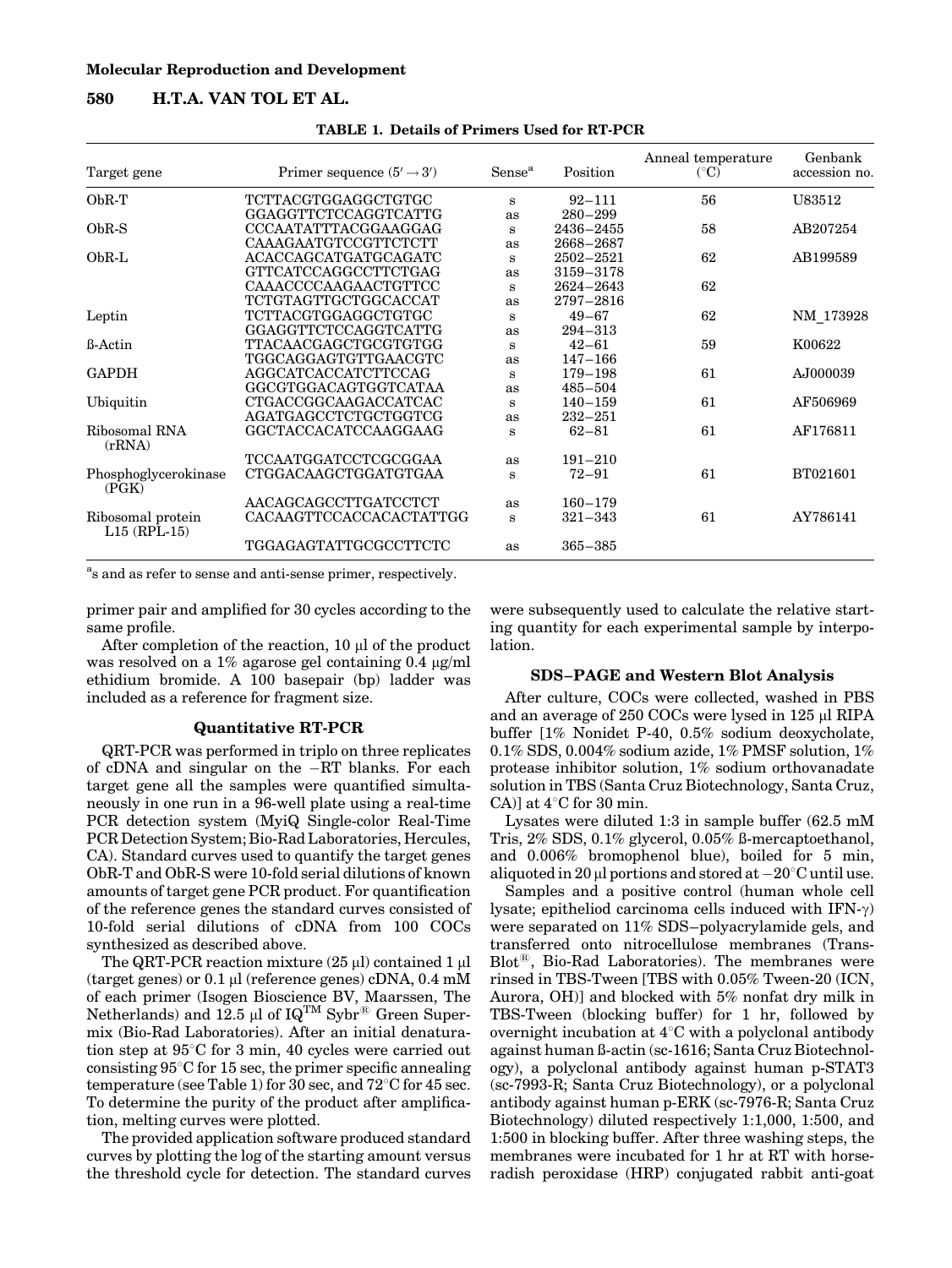IgG (sc-2768; Santa Cruz Biotechnology; ß-actin) or with HRP-conjugated goat anti-rabbit IgG (31460; Pierce Biotechnology, Rockford, IL; p-STAT3 and p-ERK) diluted 1:10,000 in blocking buffer.

Subsequently, the membranes were washed four times in TBS-Tween and once in TBS followed by visualization of the antibody-protein complexes using Immun-Star<sup>®</sup> chemiluminescent substrate (Bio-Rad Laboratories) and exposure to X-ray film (Fuji, Dusseldorf, Germany). As a control for antibody specificity, antibodies were also preincubated for 1 hr with a  $5\times$ weight excess of the respective peptide used for immunization.

#### Assessment of the Nuclear Stage

After culture the oocytes originating from COCs and COCGs were denuded by vortexing for 3 min whereafter they were recovered and transferred to glass slides. Vaseline was used to maintain the coverslip in contact with the oocytes without excessive pressure. For fixation the slides were immersed in ethanol/acetic acid (3:1) for at least 24 hr. The oocytes were stained in 1% acetoorcein and examined under a light microscope at  $100\times$ magnification. Oocytes were classified as germinal vesicle (GV), metaphase-I (M-I; from GV breakdown up to metaphase-I plate) or M-II (from anaphase-I up to metaphase-II plate).

#### In-Vitro Fertilization and Embryo Culture

After 23 hr of maturation groups of 35 COCs were fertilized in vitro according to the procedure described by Parrish et al. (1988) with small modifications (Izadyar et al., 1996). Per well, sperm cells were added to a final concentration of 0.5  $\times$  10<sup>6</sup> cells/ml, in addition to 20  $\mu$ l heparin (final concentration 10  $\mu$ g/ml), and 20  $\mu$ l PHE (containing 20  $\mu$ M d-penicillamine, 10  $\mu$ M hypotaurine,  $1 \mu M$  epinephrine). After 20 hr of incubation, the cumulus cells were removed from presumptive zygotes by vortexing for 3 min. Ten presumptive zygotes were randomly placed in a  $20 \mu l$  droplet of synthetic oviductal fluid (SOF) medium supplemented with essential and nonessential amino acids and  $0.1\%$  (w/v) BSA. The drops of SOF medium were covered with mineral oil (Reproline medical GmBH, Rheinbach, Germany) and incubation took place at  $39^{\circ}$ C in an humidified atmosphere with 7%  $O_2$  and 5%  $CO_2$ . This was considered Day 1 of culture. On Day 5 cleaved embryos were scored for cell number and transferred to fresh SOF medium. The embryonic development was assessed on Day 8.

#### RESULTS

## The Expression of Leptin Ligand, ObR-L, ObR-S, and ObR-T in Oocytes and Cumulus Cells

Primers used to amplify the long isoform (ObR-L) and one of the short isoforms (ObR-S, designated ObR-a in rat and mouse) of the leptin receptor were designed whereby the unique sequences at the 3'-sites of these isoforms were exploited. Expression of leptin and ObR-L was studied in cDNA samples from denuded oocytes and their corresponding cumulus cells by qualitative RT-PCR after 0, 7, and 23 hr of culture. As shown in Figure 1, mRNA for leptin ligand was present in denuded oocytes during all stages of nuclear maturation but not in the corresponding cumulus cells. Expression of the long isoform of the leptin receptor was detected exclusively in the cumulus cells of COCs after 7 and 23 hr of maturation (Fig. 1) indicating an upregulation of this isoform during maturation.

Quantitative RT-PCR was performed to analyze the expression levels of ObR-S and of all the isoforms of the leptin receptor combined (ObR-T) in denuded oocytes and their corresponding cumulus cells after 0, 7, and 23 hr of in vitro maturation. The ObR-T specific primers were designed on the sequence coding for the extracellular part of the receptor which is present in all receptor isoforms. For normalization of the expression levels, a set of genes with low variability in their expression levels in the experimental system being studied were identified by use of geNORM (Vandesompele et al., 2002). Therefore, of six reference genes (ß-Actin, GAPDH, Ubiquitin, rRNA, PGK, and RPL15), the expression levels were established by QRT-PCR in all experimental cDNA samples and the geNorm tool was used to identify the most stably expressed set of genes amongst the six candidate genes. Analysis of the starting quantities determined gene expression stability over the different stages of maturation, and resulted



Fig. 1. Expression of Leptin and ObR-L in oocytes and cumulus cells after 0, 7, and 23 hr of maturation as detected by RT-PCR.  $M = 100$  bp DNA marker.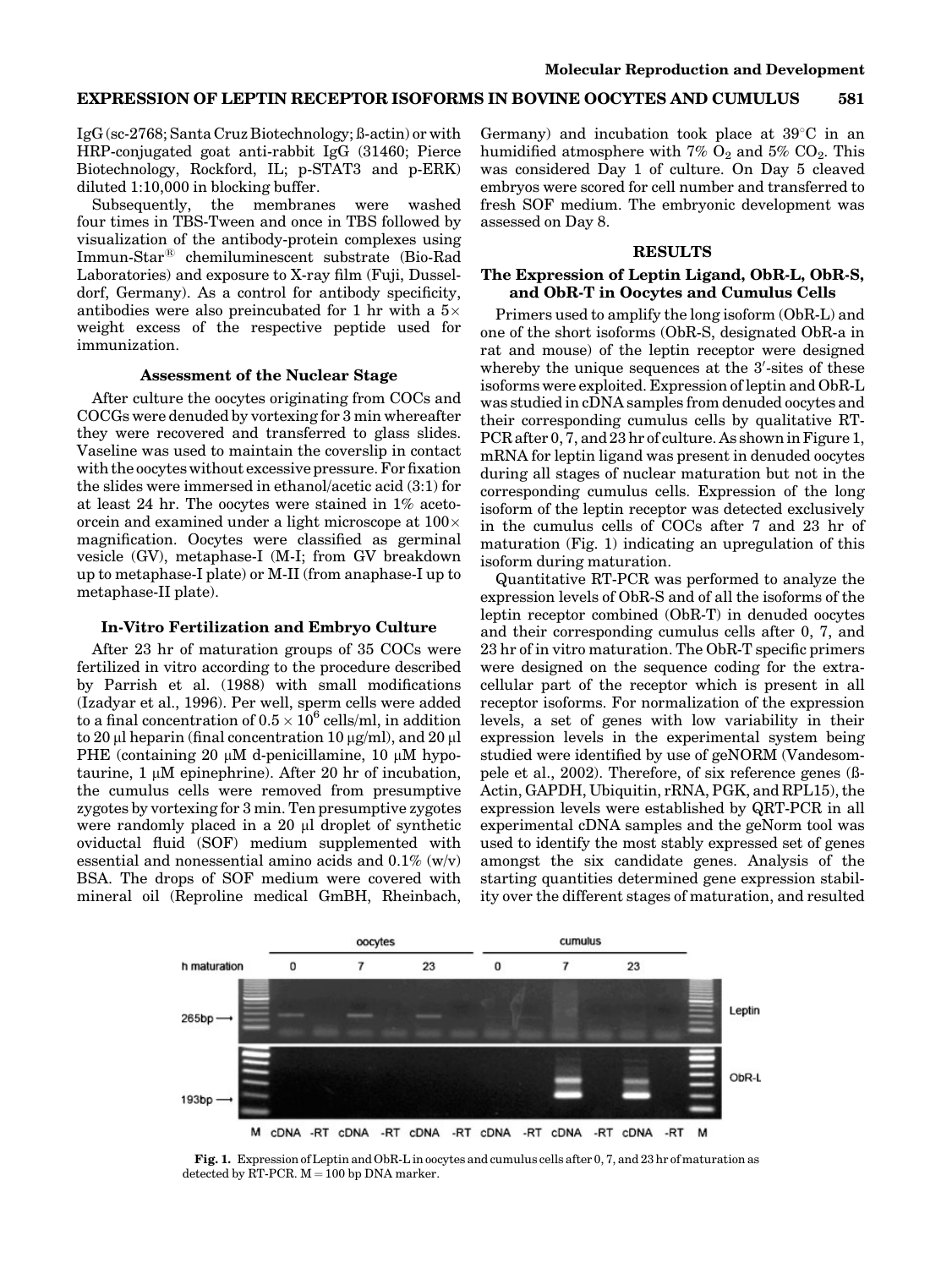#### Molecular Reproduction and Development

# 582 H.T.A. VAN TOL ET AL.

in gene expression stability values M for each gene, whereby stepwise exclusion of unstable genes and subsequent recalculation of the average M-values resulted in a ranking of the genes based on their Mvalues with the two most stable genes leading the ranking. This stepwise elimination of the least stable genes revealed that the genes with the highest expression stability over the different meiotic stages in oocytes were Ubiquitin, GAPDH, and ß-Actin whereas PGK, Ubiquitin, and RPL15 were the most stably expressed genes in cumulus cells throughout maturation (Fig. 2).

Therefore, the geometric mean of the expression levels of Ubiquitin, GAPDH, and ß-Actin was used to calculate the Normalization Factors for normalizing the starting quantities of ObR-T and ObR-S in oocytes and the geometric mean of PGK, Ubiquitin, and RPL15 was used to normalize the starting quantities in cDNA samples originating from cumulus cells.

The normalized expression levels of ObR-T and ObR-S in oocytes during maturation did not change (Fig. 3A,C). Conversely, in cumulus cells there was a 10-fold increase in the expression level of ObR-S after 7 hr of maturation (Fig. 3D), and the expression level of ObR-T accrued considerably throughout maturation (Fig. 3B). Amplification of the  $-RT$  blanks with gene specific primers did not result in measurable amounts of product.

## Phosphorylation of MAPK and STAT3 in COCs During Oocyte Maturation

Since the short isoform of the leptin receptor can signal through the MAPK pathway and the long isoform is capable of signaling through both the STAT3 and the MAPK pathways, we investigated whether leptin can activate either of these pathways during oocyte maturation. After 0, 7, and 23 hr of maturation COCs were incubated for 20 min with or without leptin (100 ng/ml). Lysates of the COCs were immunoblotted with antibodies against phosphorylated MAPK, phosphorylated

STAT3, and ß-Actin, whereby MAPK appeared as a doublet at 44 and 42 kDa representing ERK1 and ERK2. At the chosen time points, the phosphorylated forms of MAPK and STAT3 were already present in COCs and challenge of the COCs for 20 min with leptin did not result in a measurable increase of phosphorylated STAT3 or MAPK proteins. Significantly more phosphorylated ERK1 and ERK2 was however detected after 23 hr of maturation (Fig. 4).

## Presence of Leptin During Maturation Does Not Affect Resumption of Meiosis But Accelerates Progression of Nuclear Maturation

In the bovine, 50% of the oocytes cultured as complex with cumulus and parietal granulosa cells (COCGs) is still at the GV stage after 23 hr of culture, where oocytes from COCs mature up to the M-II stage (van Tol et al., 1996). To determine whether leptin plays a role in resumption of meiosis, COCGs were cultured in the presence or absence of leptin (1,000 ng/ml), whereafter the nuclear status was assessed. After 23 hr of culture there was no significant difference in the percentage of oocytes that underwent GV break down nor in the proportion of oocytes that matured up to the M-I or M-II stage after resumption of meiosis (Fig. 5A).

It has been reported that after 7 hr of maturation in vitro, GVBD has occurred in 50% of the bovine oocytes (Sirard et al., 1989) and that between 16 and 20 hr of maturation the percentage of oocytes that matured up to the M-II stage increased from 36% to 69% (Izadyar et al., 1998). To study whether leptin can influence the progression of nuclear maturation, COCs were cultured for 7, 17, and 23 hr in the presence or absence of leptin and the nuclear status was assessed as described above. The nuclear status of the oocytes at 7 and 23 hr of maturation was not influenced by the presence of leptin. (Fig. 5B,D). However, after 17 hr of maturation the percentage of oocytes still in the M-I stage was significantly lower in the group treated with 1,000 ng/



Fig. 2. Average expression stability values M after stepwise exclusion of the least stable gene. Starting from the least stable gene at the left, the genes are ranked according to increasing expression stability, ending with GAPDH and Ubiquitin in oocytes and Ubiquitin and PGK in cumulus cells as the two most stable genes.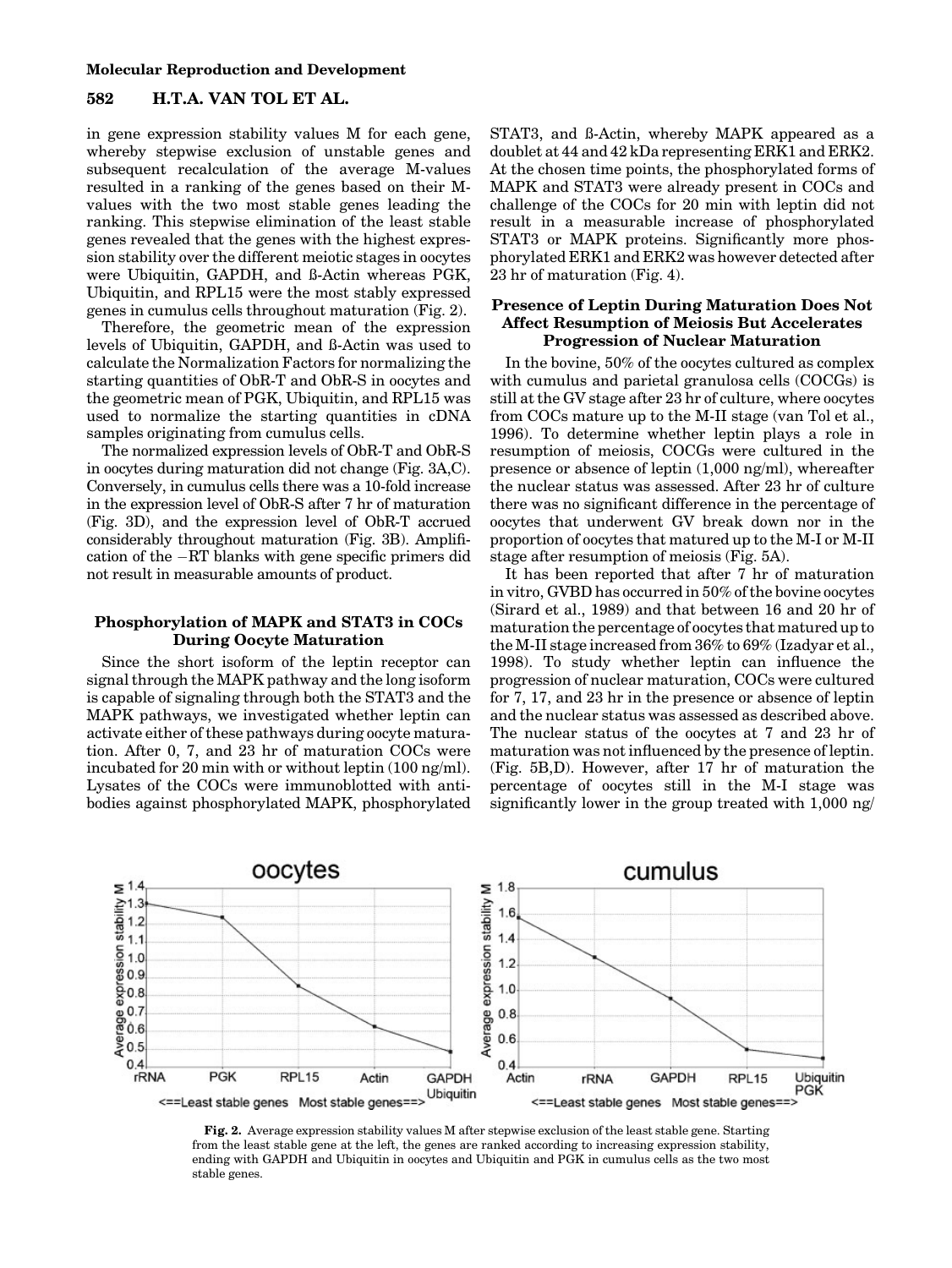

Fig. 3. Relative normalized expression levels of ObR-T and ObR-S during in vitro maturation on the indicated time periods in oocytes  $(A, C)$  and cumulus cells  $(B, D)$ . Normalization factors were calculated by use of the geNORM tool. Results are means  $\pm$  SEM of three pools of denuded oocytes or cumulus cells, whereby the expression levels at  $t = 23$  hr are set at 1. Significant differences from the control group (0 ng/ml leptin) are indicated by an asterisk ( $P < 0.05$ , Student's t-test). ND = below detection level.

ml leptin compared to the control group  $(P < 0.05$ , Fig. 5C).

## Presence of Leptin During Maturation Enhances Developmental Capacity of the Oocyte

Next we determined if the presence of leptin during maturation influences the developmental capacity of oocytes. There was no influence of leptin supplementation on the cleavage rate after fertilization, however addition of 1,000 ng/ml leptin to the maturation medium



Fig. 4. Immunoreactive analysis of phosphorylated MAPK and STAT3 proteins in bovine COCs after 0, 7, and 23 hr of maturation. COCs were challenged with 100 ng/ml leptin for 20 min.

resulted in a significant  $(P<0.001)$  increase in the proportion of cleaved zygotes that had developed up to the 8 cell stage at Day 5 of culture (Fig. 6A,B). Furthermore, this leptin concentration resulted in more  $(P<0.05)$  oocytes that developed to the blastocyst stage as determined on Day 8 of culture (Fig. 6C). Treatment of oocytes with 10 or 100 ng/ml leptin did not affect their developmental capacity.

#### DISCUSSION

In order to determine the role of leptin in bovine oocyte maturation, the expression of leptin and leptin receptor isoforms in oocytes and cumulus cells during oocyte maturation in vitro and the effect of leptin on nuclear and cytoplasmic maturation was examined.

To analyze expression levels of leptin ligand and ObR-L, qualitative RT-PCR was applied on cDNA samples from denuded oocytes and their corresponding cumulus cells. The results show that leptin ligand is expressed in the oocyte, but not in the corresponding cumulus cells, during all stages of nuclear maturation and to our knowledge this is the first report about leptin mRNA expression in bovine oocytes. During oocyte maturation in vivo, COCs are surrounded by follicular fluid with a leptin concentration of about 5 ng/ml (Dayi et al., 2005). This observation, together with the low expression level of leptin mRNA in oocytes, point to a minor role of these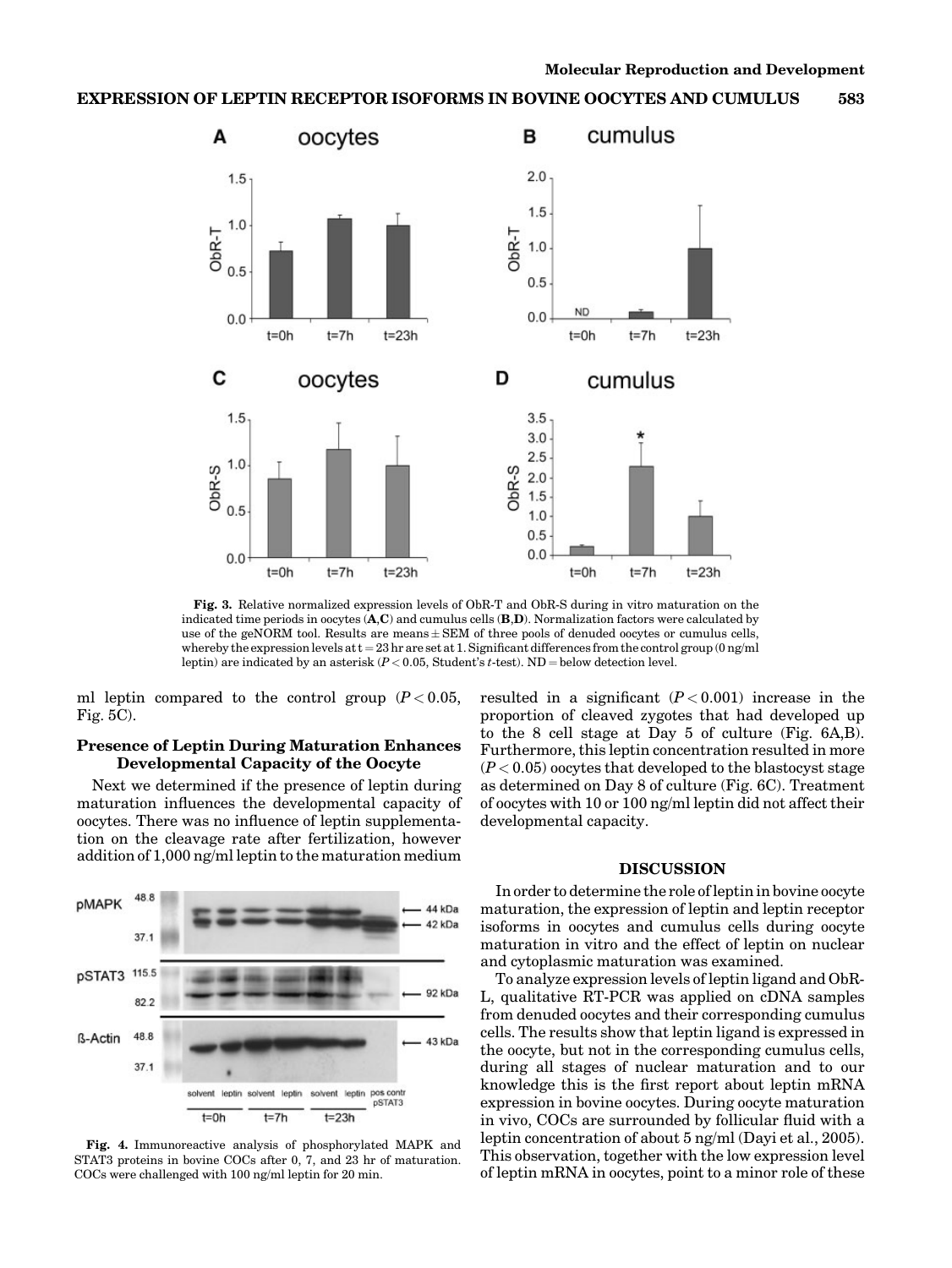



Fig. 5. Leptin does not affect resumption, but accelerates progression, of oocyte nuclear maturation. Bovine oocytes were cultured as COCG for 23 hr (A) with or without 1,000 ng/ml leptin or as COC for 7 hr (B), 17 hr (C), or 23 hr (D) with 0, 10, 100, and 1,000 ng/ml leptin. In graph B–D, the proportion of oocytes at M-I in the control group (0 ng/ml leptin) is set at 100%. In the leptin-treated groups, the relative percentage of oocytes in the M-I stage is calculated on basis of the control group. Total number of oocytes between brackets. Significant differences from the control group are indicated by an asterisk ( $P < 0.05$ , analysis of logistic regression).



Fig. 6. Effect of leptin on cleavage rate (A) and cell number on Day 5 (B) of embryo culture and on blastocyst formation on Day 8 of culture (C). Cleavage rate and blastocyst formation were calculated on basis of the number of fertilized oocytes on Day 1. Percentage of zygotes consisting of eight or more cells was calculated on basis of the total amount of cleaved zygotes at Day 5. Results are means  $\pm$  SEM of three replicates using 72–100 COCs per treatment. Significant differences from the control group (0 ng/ml leptin) are indicated by one  $(P < 0.05)$  or two asterisks  $(P < 0.001$ , analysis of logistic regression).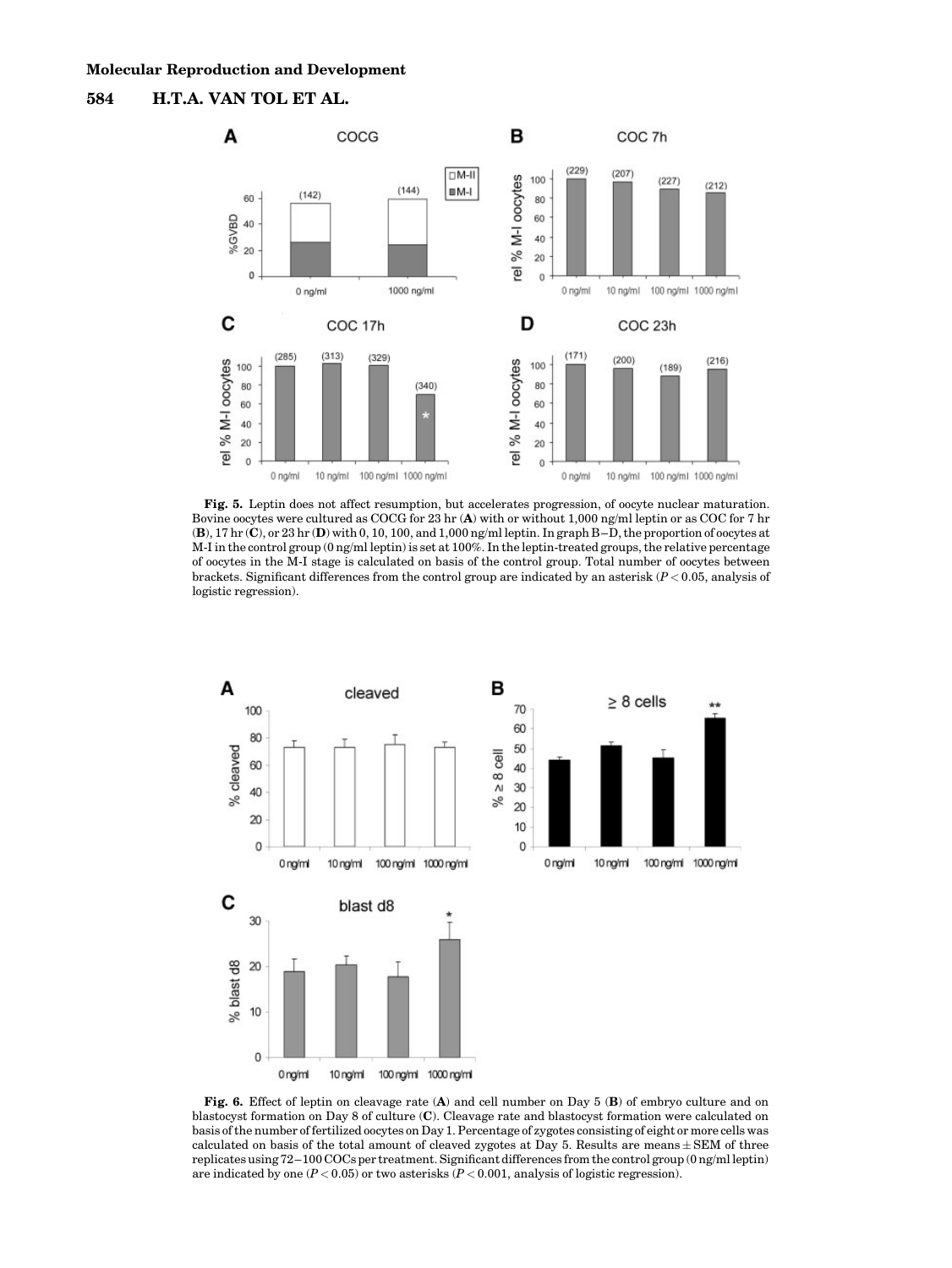oocyte-derived leptin transcripts in maturation. Oocytes contain large populations of mRNA which are important to sustain embryonic development up to the stage of maternal-embryonic transition, which in cattle occurs at the 8–16-cell stage. Possibly, the transcripts in bovine oocytes belong to this pool of indispensable gene products although studies in both mouse (Kawamura et al., 2002) and human (Cervero et al., 2004) report the absence of leptin mRNA until the blastocyst stage. Furthermore, the expression of ObR-L transcripts after one round of amplification was detected exclusively in cumulus cells after 7 and 23 hr of maturation (data not shown) and nested PCR confirmed this finding.

The data presented in this study concerning expression of mRNA transcripts of leptin and ObR-L in oocytes is in agreement with findings in porcine oocytes (Craig et al., 2004) but the absence of ObR-L in oocytes is in contrast with the finding in mice where a role of leptin during oocyte maturation by activating the STAT3 signal transduction pathway has been suggested by Matsuoka et al. (1999). This discrepancy points to a species-specific mode of action of the leptin system in oocyte maturation.

In most studies concerning the function of leptin on oocyte maturation, the focus is on the oocyte itself but not on the surrounding cumulus cells which play a critical role in oocyte maturation by releasing and mediating signals to oocytes (Tanghe et al., 2002). Only recently, Paula-Lopes et al. (2007) reported that the presence of leptin in maturation medium resulted both in promotion of the developmental capacity of bovine oocytes through a cumulus cell-dependent mechanism, and in a decrease in the incidence of apoptosis in cumulus cells. Several studies concerning apoptosis in cumulus cells during meiotic maturation show that an increased incidence of cumulus cell apoptosis during meiotic maturation is correlated with decreased developmental competence of the oocyte (Lee et al., 2001; Ikeda et al., 2003; Yuan et al., 2005). The upregulation in the expression of ObR-L in cumulus cells in the first 7 hr of oocyte maturation indicates a cumulus cell-mediated role of leptin in this event, possibly by preventing the occurrence of apoptosis in the cumulus cells.

Although studies concerning the expression stability of reference genes show that expression of these genes can vary considerably in different cell types or in different experimental conditions (Bustin, 2000; Warrington et al., 2000), internal control genes are most frequently used to normalize mRNA fractions without proper validation of their presumed stability of expression. In the here presented study, analysis of the transcription stability of six reference genes in oocytes and cumulus cells revealed that GAPDH and Ubiquitin were the most stably expressed genes in oocytes during all maturational stages. Furthermore, PGK was found to be the least stably expressed gene which is in agreement with a study from Bettegowda et al. (2006) who found a strong decrease in PGK transcripts during

meiosis. In contrast to the finding in oocytes, in cumulus cells PGK was one of the most stably expressed genes which demonstrates the necessity of thorough evaluation of reference genes in different tissue types.

In this study, it is demonstrated that ObR-T and ObR-S transcripts are present in bovine oocytes, and that these transcripts do not show significant changes in expression levels throughout maturation. In porcine, leptin mRNA is expressed in the oviduct and the presence of leptin receptors has been identified in all stages of embryonic development. Moreover the presence of leptin in the embryo culture medium significantly increased the proportion of cleaved embryos (Craig et al., 2005). The steady expression levels of leptin receptor isoforms in oocytes during maturation therefore imply that these transcripts are stored to support early embryonic development rather than having a function in oocyte maturation.

Activation of ObR-S can lead to Janus kinase and MAPK activation, but the function of ObR-S signaling is unclear. Nevertheless, the temporal upregulation of ObR-S expression in cumulus cells in the first 7 hr of maturation points to a cumulus cell-mediated role for leptin in oocyte maturation via this receptor isoform.

The expression level of ObR-T in cumulus cells at  $t =$ 0 could not be detected while after 7 and 23 hr of maturation the amount of ObR-T mRNA could be quantified in all samples. Because the normalization factors of all samples were in the same order of magnitude, the amount of ObR-T transcripts in cumulus cells increased considerably throughout oocyte maturation. As the expression levels of ObR-L were relatively low and the expression levels of ObR-S did not increase between 7 and 23 hr of culture, it is improbable that these isoforms contributed to the increase in expression of ObR-T in cumulus cells during oocyte maturation. Therefore, this upregulation in leptin receptor mRNA must be attributed to the distinct short isoforms whose function is not yet elucidated, or to the soluble receptor isoform which is thought to be a binding protein for leptin.

Although levels of phosphorylated MAPK increased between 7 and 23 hr of maturation, presence of leptin during maturation did not result in a measurable increase of phosphorylated STAT3 or MAPK proteins. These experiments are conducted on cumulus oocyte complexes and further experiments have to be performed on oocytes and cumulus cells separately, since a highly activated protein in cumulus cells may have masked an increase in phosphorylation in oocytes and vice versa.

Previous studies showed that leptin directly controls the secretory activity of human granulosa cells (Brannian et al., 1999; Sirotkin et al., 2005), furthermore culture of follicles in the presence of leptin increased the proportion of mouse oocytes that underwent GV breakdown (Ryan et al., 2002). This indicates a role for leptin in controlling maturation in the oocyte through follicular cells, but in our study leptin, up to 1,000 ng/ml, could not overrule the meiotic inhibitory effect of granulosa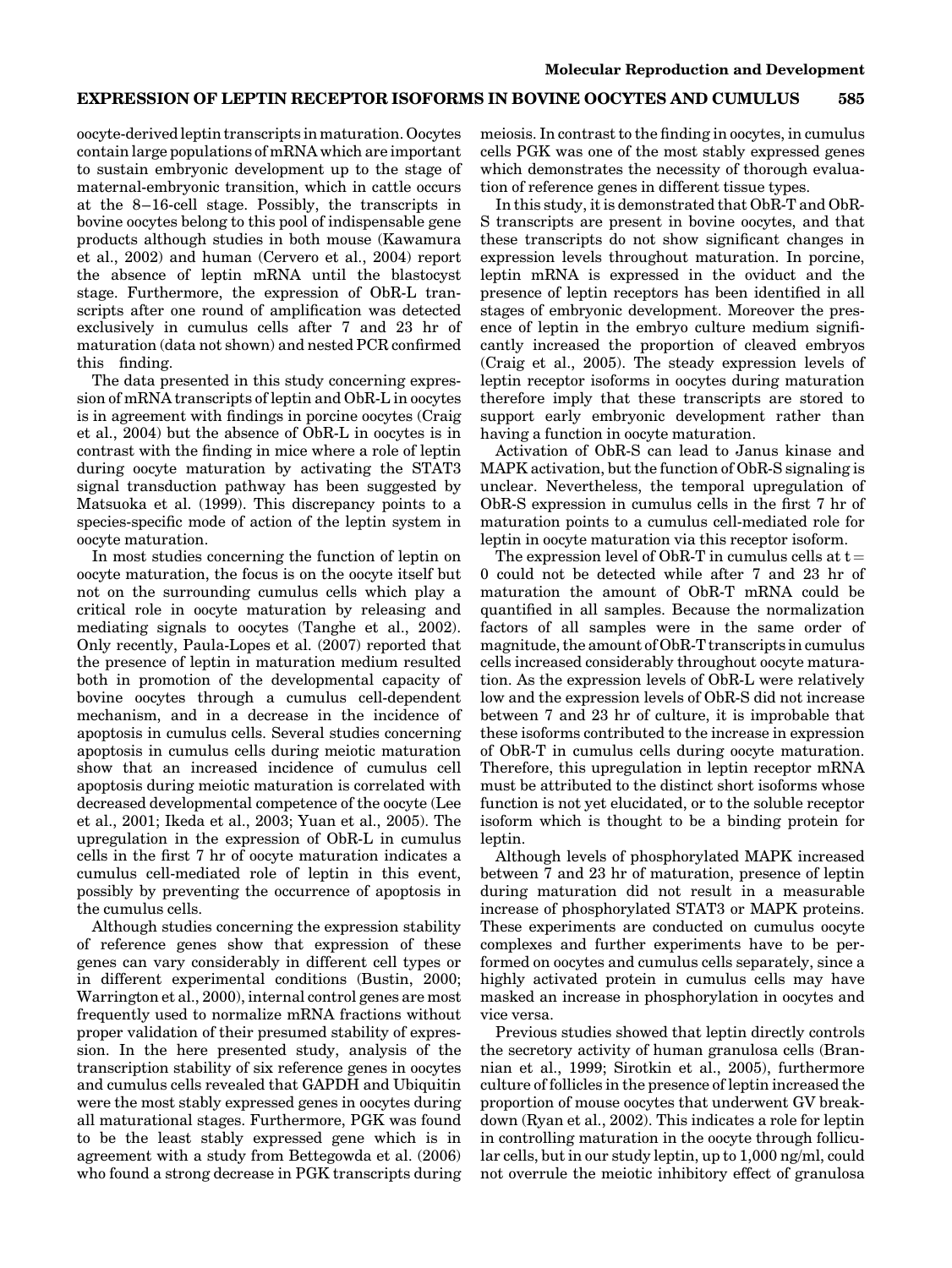#### Molecular Reproduction and Development

# 586 H.T.A. VAN TOL ET AL.

cells. Experiments with 10 and 100 ng/ml led to the same result (data not shown).

In previous studies, it is described that 10 ng/ml leptin promotes meiotic progression as indicated by an increase in the proportion of oocytes with extruded first polar body after maturation (Craig et al., 2004; Paula-Lopes et al., 2007). However, increased concentration of leptin in the culture medium (100 ng/ml in bovine; 1,000 ng/ml in porcine) failed to stimulate oocyte maturation, indicating that the effect is concentration dependent. Although we did not determine the extrusion of the first polar body, analysis of the different nuclear stages of oocytes after 23 hr of maturation showed no significant influence on the proportion of oocytes that matured up to the M-II stage by any of the leptin concentrations used. Moreover, as determined after 7 hr of maturation none of the leptin concentrations influenced the occurrence of GVBD. However after GVBD, the progression of meiosis was stimulated by the presence of 1,000 ng/ml leptin as indicated by a decreased proportion of oocytes that was in the M-I stage after 17 hr of maturation. Besides a beneficial effect on the progression of maturation, it is also demonstrated that the presence of 1,000 ng/ml leptin during maturation improved the developmental capacity of the oocytes. This beneficial effect of leptin on embryo development is probably attributed by an effect on the cytoplasmic maturation since the proportion of M-II oocytes after 23 hr of maturation, the time point at which IVF was performed, was not affected.

Although after fertilization, the cleavage rates were not influenced by leptin; the proportion of zygotes that developed up to the 8-cell stage after 5 days of culture was strikingly increased indicating that the presence of leptin during oocyte maturation enhances the developmental capacity of oocytes by supporting embryonic development up to the transition of maternal to embryonic genome transcription. Furthermore, this relatively high concentration resulted in an increased proportion of oocytes that developed to the blastocyst stage on Day 8 of embryo culture which is not in agreement with findings in previous studies in bovine and porcine oocytes (Craig et al., 2004; Paula-Lopes et al., 2006), wherein much lower leptin concentrations (10 ng/ml) in the maturation medium resulted in increased developmental competence of the oocytes. The experiments described in our study concerning the effect of leptin on nuclear and cytoplasmic maturation were performed in the absence of any protein other than leptin. In the aforementioned studies the culture medium contained FSH that could have enhanced the sensitivity of COCs for leptin.

In conclusion, in this study, we demonstrate the expression of leptin ligand and the short isoforms of the leptin receptor in bovine oocytes and an upregulation of ObR-S and ObR-L in cumulus cells during the first 7 hr of maturation. Furthermore, it is demonstrated that leptin enhances the progression of nuclear maturation and, present exclusively during IVM, is capable of increasing the proportion of oocytes reaching the blastocyst stage. It is concluded that leptin plays a cumulus cell-mediated role in the improvement of cytoplasmic maturation.

### ACKNOWLEDGMENTS

The assistance of the laboratory members during puncture sessions is acknowledged. We thank Dr. R. Hanssen, Organon, Oss, The Netherlands, for the kind donation of recombinant FSH and Mr. F van Kooij and co-workers for supplying the ovaries.

## REFERENCES

- Antczak M, van Blerkom J. 1997. Oocyte influences on early development: The regulatory proteins leptin and STAT3 are polarized in mouse and human oocytes and differentially distributed within the cells of the preimplantation stage embryo. Mol Hum Reprod 3:1067– 1086.
- Barash IA, Cheung CC, Weigle DS, Ren H, Kabigting EB, Kuijper JL, Clifton DK, Steiner RA. 1996. Leptin is a metabolic signal to the reproductive system. Endocrinology 137:3144–3147.
- Bates SH, Stearns WH, Dundon TA, Schubert M, Tso AW, Wang Y, Banks AS, Lavery HJ, Haq AK, Maratos-Flier E, Neel BG, Schwartz MW, Myers MG Jr. 2003. STAT3 signalling is required for leptin regulation of energy balance but not reproduction. Nature 421:856– 859.
- Bettegowda A, Patel OV, Ireland JJ, Smith GW. 2006. Quantitative analysis of messenger RNA abundance for ribosomal protein L-15, cyclophilin-A, phosphoglycerokinase, beta-glucuronidase, glyceraldehyde 3-phosphate dehydrogenase, beta-actin, and histone H2A during bovine oocyte maturation and early embryogenesis in vitro. Mol Reprod Dev 73:267–278.
- Bjorbaek C, Uotani S, da Silva B, Flier JS. 1997. Divergent signaling capacities of the long and short isoforms of the leptin receptor. J Biol Chem 272:32686–32695.
- Boelhauve M, Sinowatz F,Wolf E, Paula-Lopes FF. 2005. Maturation of bovine oocytes in the presence of leptin improves development and reduces apoptosis of in vitro-produced blastocysts. Biol Reprod 73:737–744.
- Brannian JD, Zhao Y, McElroy M. 1999. Leptin inhibits gonadotrophin-stimulated granulosa cell progesterone production by antagonizing insulin action. Hum Reprod 14:1445–1448.
- Bustin SA. 2000. Absolute quantification of mRNA using real-time reverse transcription polymerase chain reaction assays. J Mol Endocrinol 25:169–193.
- Cervero A, Horcajadas JA, Martín J, Pellicer A, Simón C. 2004. The leptin system during human endometrial receptivity and preimplantation. J Clin Endocrinol Metab 89:2442–2451.
- Chehab FF, Lim ME, Lu R. 1996. Correction of the sterility defect in homozygous obese female mice by treatment with the human recombinant leptin. Nat Genet 12:318–320.
- Cioffi JA, Van Blerkom J, Antczak M, Shafer A, Wittmer S, Snodgrass HR. 1997. The expression of leptin and its receptors in pre-ovulatory human follicles. Mol Hum Reprod 3:467–472.
- Craig J, Zhu H, Dyce PW, Petrik J, Li J. 2004. Leptin enhances oocyte nuclear and cytoplasmic maturation via the mitogen-activated protein kinase pathway. Endocrinology 145:5355–5363.
- Craig JA, Zhu H, Dyce PW, Wen L, Li J. 2005. Leptin enhances porcine preimplantation embryo development in vitro. Mol Cell Endocrinol 229:141–147.
- Dayi A, Bediz CS, Musal B, Yilmaz O, Comlekci A, Celiloglu M, Cimrin D. 2005. Comparison of leptin levels in serum and follicular fluid during the oestrous cycle in cows. Acta Vet Hung 53:457–467.
- Ikeda S, Imai H, Yamada M. 2003. Apoptosis in cumulus cells during in vitro maturation of bovine cumulus-enclosed oocytes. Reproduction 125:369–376.
- Izadyar F, Colenbrander B, Bevers MM. 1996. In vitro maturation of bovine oocytes in the presence of growth hormone accelerates nuclear maturation and promotes subsequent embryonic development. Mol Reprod Dev 45:372–377.
- Izadyar F, Zeinstra E, Bevers MM. 1998. Follicle-stimulating hormone and growth hormone act differently on nuclear maturation while